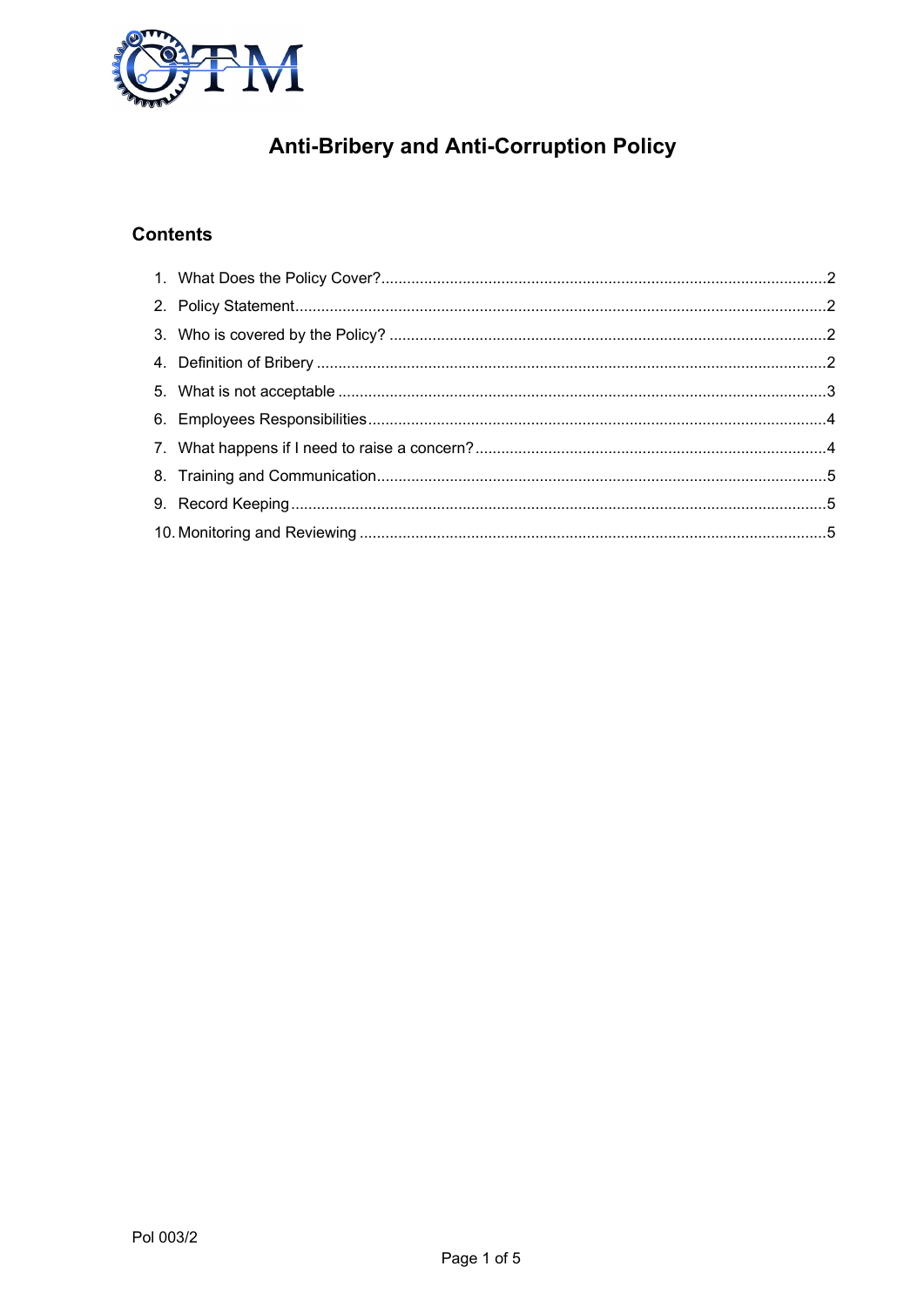

## **1. What Does the Policy Cover?**

- 1.1 This document represents the OTM Servo Mechanism limited formal anti-bribery and anticorruption policy (hereafter 'the policy').
- 1.2 The policy aims to clearly set out the responsibilities of the company and of those who work for us (hereafter 'individuals') in relation to observing and upholding our zero-tolerance position towards bribery and corruption.
- 1.3 The policy acts both as source of information and guidance for individuals and helps them recognise any instances of bribery and/or corruption, and to understand their responsibilities.

## **2. Policy Statement**

- 2.1 The Company is fully committed to conducting business in an ethical and honest manner and to implementing and enforcing systems that ensure bribery is prevented.
- 2.2 The Company operates a zero-tolerance policy towards bribery or any other corrupt activities and is committed to acting professionally, fairly and with integrity in all business dealings and relationships, wherever we operate.
- 2.3 The company will constantly uphold all laws relating anti-bribery and corruption and is bound by laws governing the UK, including the Bribery Act 2010 which relates to our conduct both domestically and overseas.
- 2.4 The company recognises that bribery and corruption are punishable by up to ten years' imprisonment and a fine if it (or any of its representatives) is discovered to have taken part in any corrupt activities. It is with that in mind that we commit to preventing bribery and corruption in our business and to take our legal responsibilities seriously

## **3. Who is covered by the Policy?**

- 3.1 The policy applies to all employees (whether temporary, fixed term or permanent), consultants, contractors, trainees, apprentices, casual workers, agency staff, volunteers, agents, sponsors and anyone else associated with the group (including third parties). This also covers any of our subsidiaries or their employees, regardless of where they are located.
- 3.2 In the context of the policy, 'third party' refers to any individual or organisation that our company meets and works with, it refers to actual and any potential clients, customers, suppliers, business contacts, agents, advisors and any governmental or public policies.
- 3.3 Any arrangements our company makes with a third party is subject to claim contractual terms, including specific provisions that require the third party to comply with minimum standards and procedures relating to anti-bribery and corruption.

## **4. Definition of Bribery**

- 4.1 Bribery refers to the act of offering, giving, promising, asking, agreeing, receiving, accepting, or soliciting something of value or of an advantage so as to induce or influence an action of decision.
- 4.2 A bribe refers to any inducement, rewards or objects or items of value or offered to another individual, in order to gain a commercial, contractual, regulatory or personal advantage.
- 4.3 Bribery is not limited to the act of offering a bribe, if any individual is found to have received a bribe they are also in breach of the law.
- 4.4 Bribery is illegal, individuals must not engage in any form of bribery, they must not accept bribes in any form
- 4.5 If uncertain about whether something is a bribe or a gift or an act of hospitality then individuals must seek advice from your manager.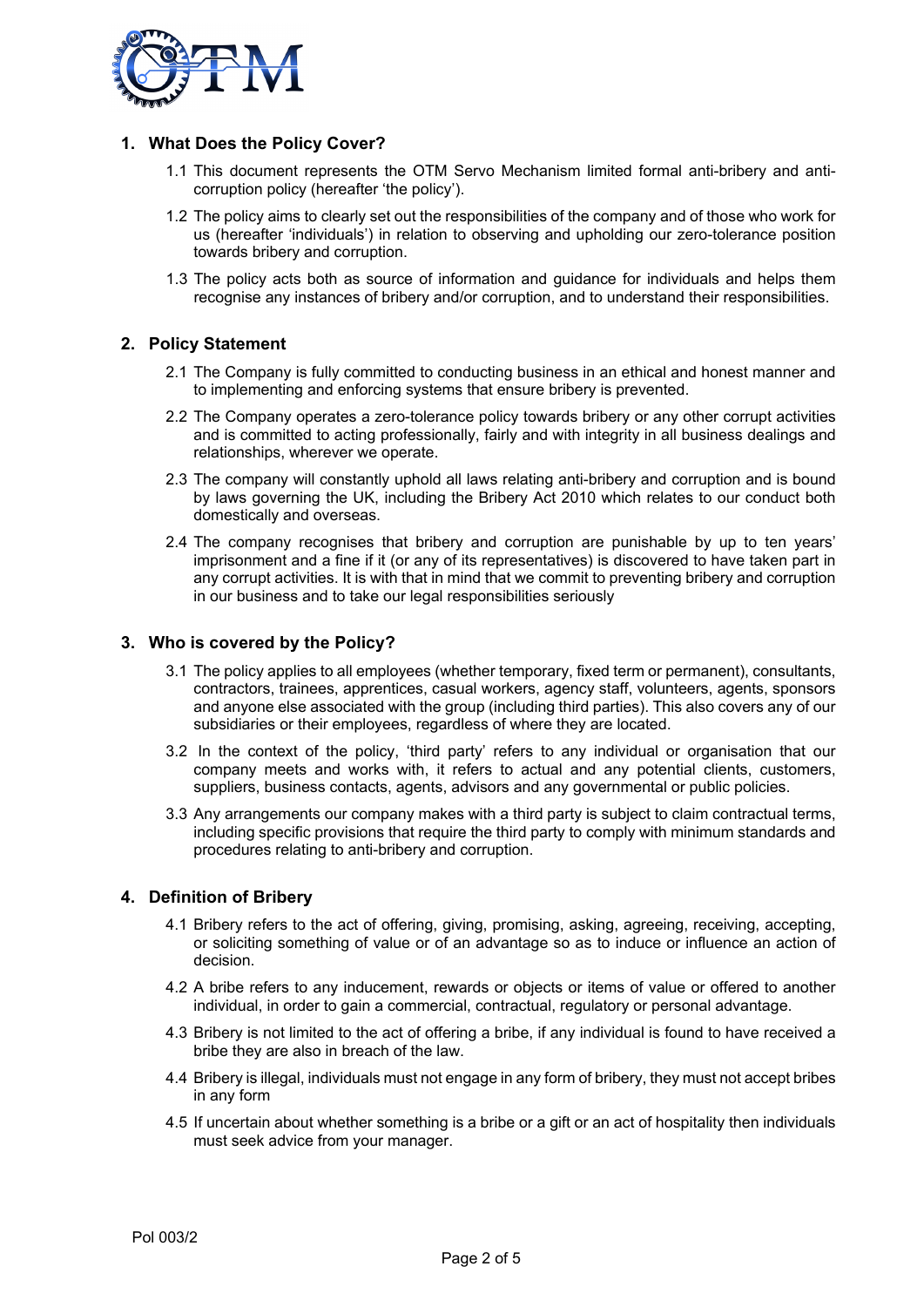

## **5. What is not acceptable**

This section of the policy refers to 4 areas:

- Gifts and hospitality
- Facilitation Payments
- Political Contributions
- Charitable Contributions

#### 5.1 Gifts and Hospitality

The company accepts normal and appropriate gestures of hospitality and goodwill (whether given to / received from third parties) provided the giving or receiving of these gifts meets the following requirements:

- a) It is not made with the intention of influencing the party to whom it is being given, to obtain or reward the retention of a business or a business advantage, or as an explicit or implicit exchange for favours of benefits.
- b) It is not made with the suggestion (or expectation) that a return favour is expected.
- c) It is in compliance with the law
- d) It is given to the name of the company, not in an individual's name.
- e) It does not include cash or a cash equivalent (e.g. a voucher or a gift certificate)
- f) It is appropriate for the circumstances (e.g. the giving of a small gift around Christmas)
- g) It is of an appropriate type and value and given at an appropriate time taking into account the reason for the gift.
- h) It is given/received openly
- i) It is not selectively given to a key influential person with the intention of directly influencing them
- i) It is not above a certain excessive value as pre-determined by the General Manager (usually in excess of £50)
- k) It is not offered to, or accepted from a government office or representative, or a politician or a political party without the prior approval of the General Manager
- 5.2 Facilitation Payments and Kickbacks
	- 5.2.1 The company does not accept and will not make any form of facilitation payments of any nature and recognises that facilitation payments are a form of bribery that involves expediting or facilitating the performance of a public official or a routine governmental action.
	- 5.2.2 The company does not allow kickbacks to be made or accepted and recognise that kickbacks are typically made in exchange for a business favour or advantage.
	- 5.2.3 The company Recognises that despite our strict policy employees may face a situation that whilst avoiding facilitation payments or kickbacks may put them in a risk situation and under the circumstances the following steps should be taken:
		- a) Keep any amount to a minimum
		- b) Create a record concerning payments
		- c) Report any incidences to your manager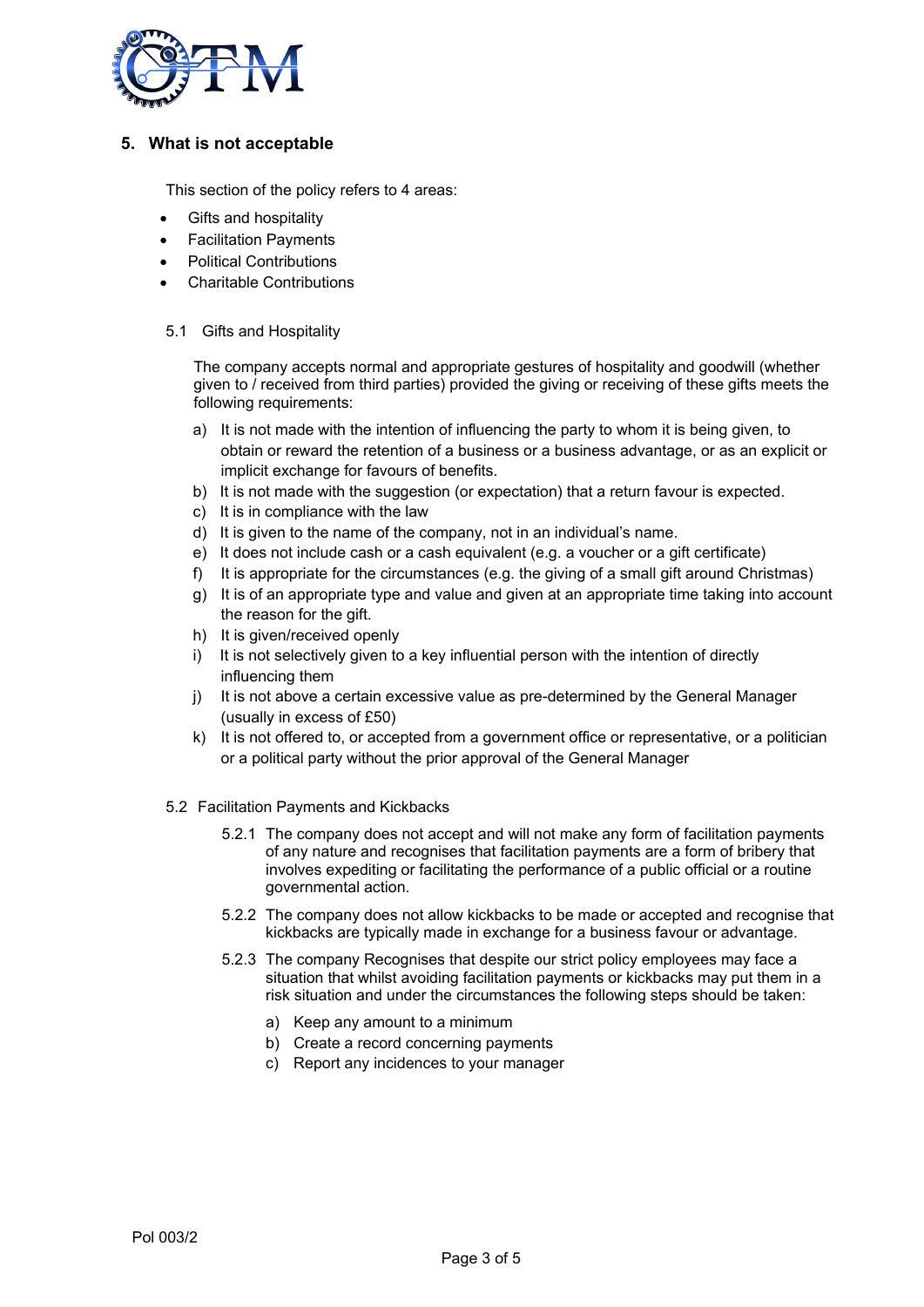

#### 5.3 Political Contributions

- 5.3.1 OTM Servo Mechanism Limited will not make donations, whether in cash or by any other means to support any political parties or candidates as we recognise that this may be perceived as an attempt to gain an improper business /competitive advantage.
- 5.4 Charitable Contributions
	- 5.4.1 OTM Servo Mechanism Limited accepts and encourages the act of donating to charities and agrees to disclose all charitable contributions it makes.
	- 5.4.2 Employees must be careful to ensure that charitable contributions are not used to facilitate and conceal acts of bribery.

## **6. Employees Responsibilities**

- 6.1 As an employee of OTM Servo Mechanism Limited you must ensure you read, understand and comply with the information given within this document.
- 6.2 All employees and those under their control are equally responsible for the prevention, detection and reporting of bribery or any form of corruption.
- 6.3 If for any reason, you believe or suspect any form of bribery or corruption has or will occur, you must notify your manager, at the earliest possible opportunity.
- 6.4 Any employee who breaches this policy will face disciplinary action.

## **7. What happens if I need to raise a concern?**

This section concerns 3 areas:

- How to raise a concern
- What to do if you are a victim of bribery or corruption
- Protection
- 7.1 How to raise a concern
	- 7.1.1 If you suspect that there is an instance of bribery or corruption activities accruing in relation to the group you **must** raise these concerns at the earliest possible opportunity
	- 7.1.2 OTM will familiarise all employees with its whistle blowing procedure so all employees can vocalise any concerns safely and confidentially
- 7.2 What must you do if you're a victim of bribery or corruption
	- 7.2.1 You must inform your immediate supervisor as soon as possible if you are offered a bribe by anyone or if you are asked to make one, alternately the same applies if you believe you are the victim of any other corrupt activity